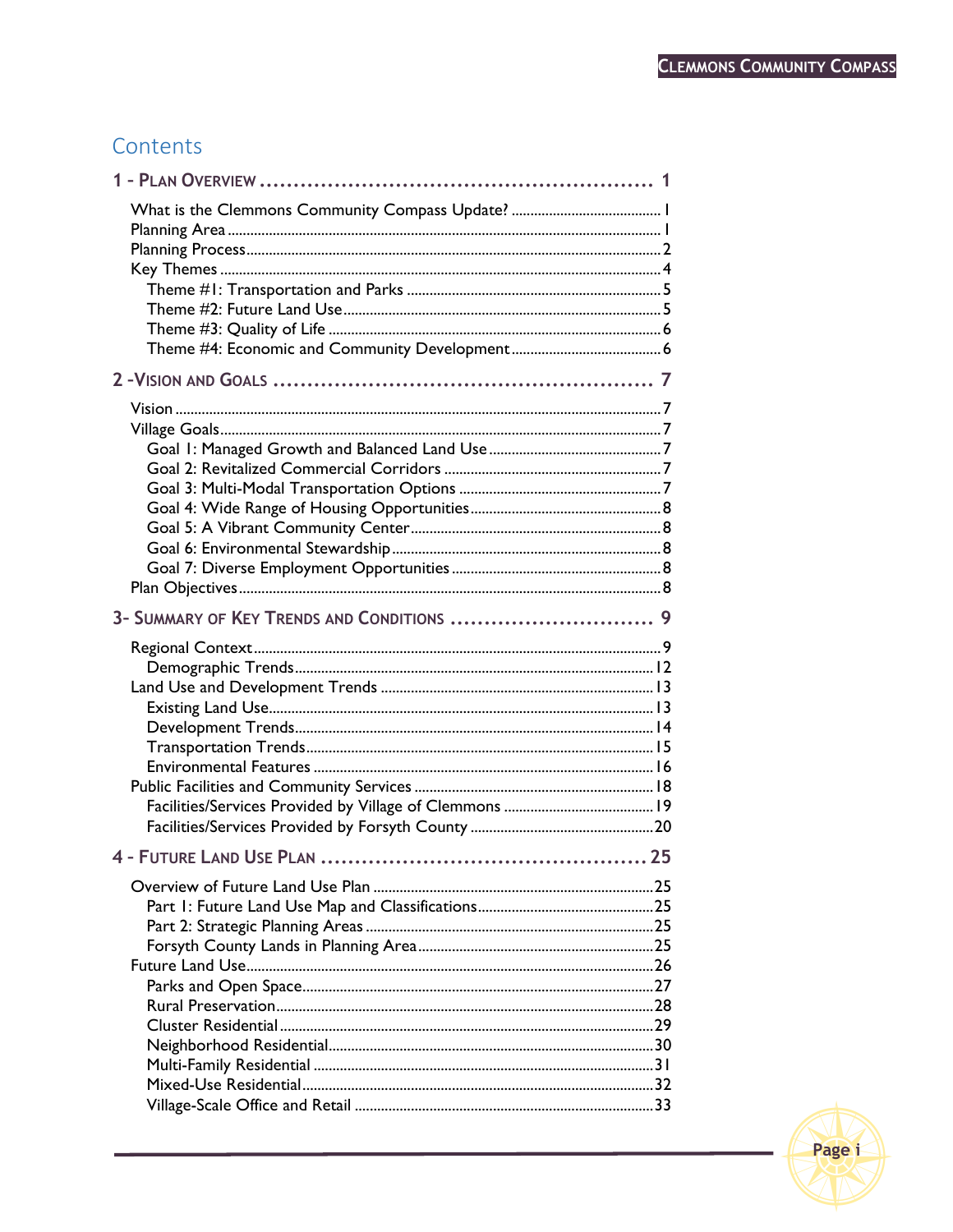| Promoting Mobility and Access for Pedestrians and Bicyclists78              |    |
|-----------------------------------------------------------------------------|----|
|                                                                             |    |
|                                                                             |    |
|                                                                             |    |
| Waste Management: Reducing Waste and Promoting Recycling 80                 |    |
|                                                                             |    |
| <b>8 - IMPI FMENTATION</b>                                                  |    |
|                                                                             | 83 |
|                                                                             |    |
|                                                                             |    |
|                                                                             |    |
|                                                                             |    |
|                                                                             |    |
|                                                                             |    |
|                                                                             |    |
| Evaluating Consistency with the Plan and Other Village Policies and Actions |    |
|                                                                             |    |
|                                                                             |    |
|                                                                             |    |

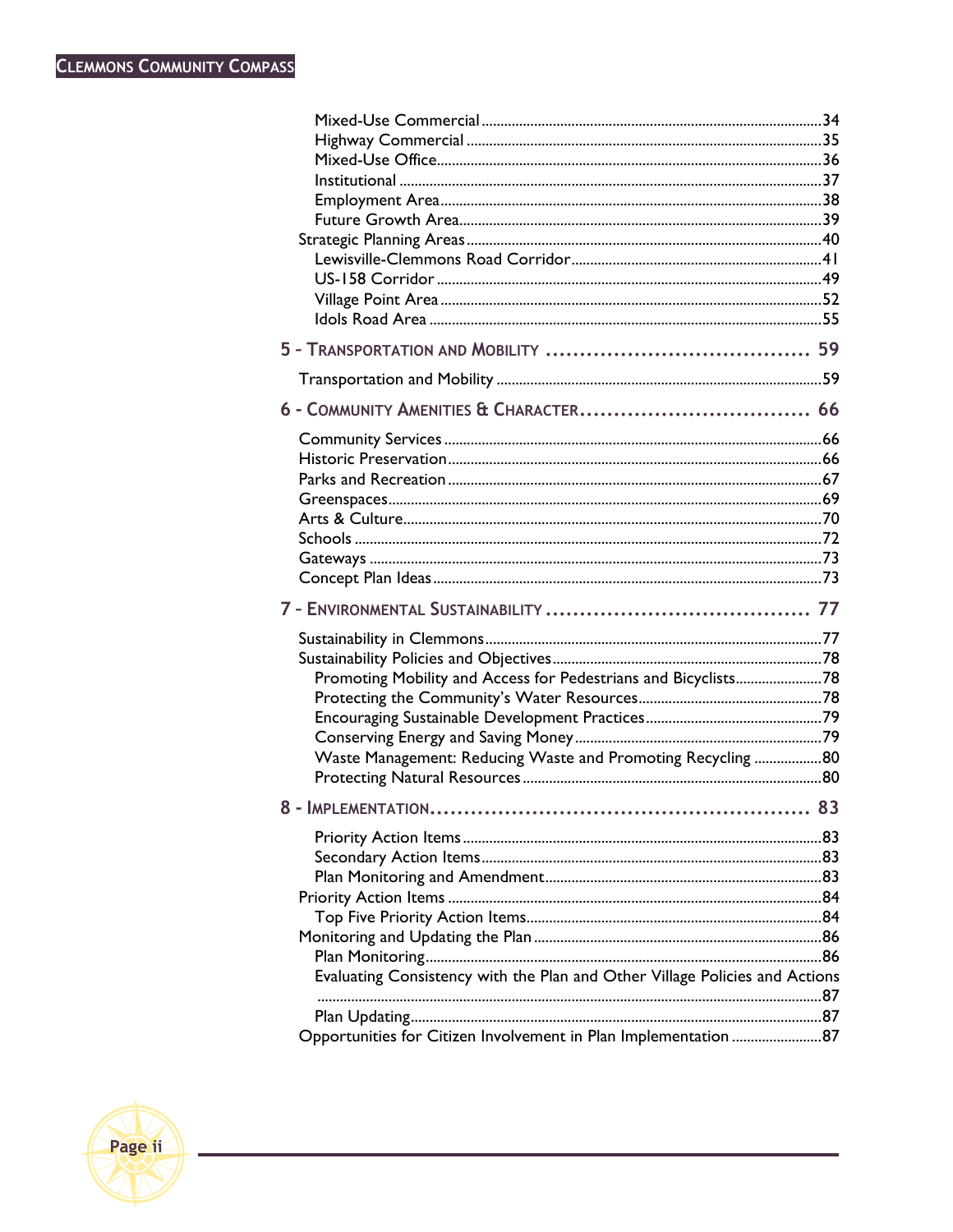## Figures

| Figure 8: Forsyth County's Community Tax Rates, 2013-201722 |  |
|-------------------------------------------------------------|--|

## Objectives

| Objective #1: Monitor Changing Demographics in Clemmons  12                    |
|--------------------------------------------------------------------------------|
| Objective #2: Monitor Jobs-Housing Imbalance in Clemmons  13                   |
| Objective #3: Focus Commercial Development within Activity Centers15           |
| Objective #4: Ensure Future Industrial Sites Have Adequate Facilities 15       |
| Objective #5: Promote Development of Transit Service to Clemmons and           |
|                                                                                |
|                                                                                |
|                                                                                |
| Objective #8: Coordinate Utilities Planning with Forsyth County21              |
|                                                                                |
|                                                                                |
|                                                                                |
| Objective # 12: Prohibit Private Sewage Package Plants in Rural Areas28        |
|                                                                                |
| Objective #14: Develop Overlay Zoning District for US-158 Corridor 33          |
| Objective #15: Continue to Provide Incentives for Mixed-Use Commercial         |
| 34                                                                             |
| Objective #16: Encourage Sidewalk Development on Lewisville-Clemmons Road      |
|                                                                                |
| Objective #17: Amend the UDO to Encourage Master Planned Developments          |
|                                                                                |
| Objective #18: Adopt Formal Policy Requiring Adequate Infrastructure38         |
|                                                                                |
| Objective #20: Amend the UDO to Encourage Master Planned Developments46        |
|                                                                                |
| Objective #22: Research Funding Options for Blanket Bottom Multi-Use Path.46   |
| Objective #23: Work with Forsyth County and FUCC to Create a Joint Guide       |
|                                                                                |
| Objective #24: Develop a US-158 Overlay Zoning District50                      |
| Objective #25: Consider Historic District Designation for Portions of Corridor |
|                                                                                |
|                                                                                |
| Objective #27: Provide Incentives for Greening of Parking Lots 50              |
|                                                                                |
| Objective #29: Develop Formal Policy Requiring Infrastructure Before           |
|                                                                                |